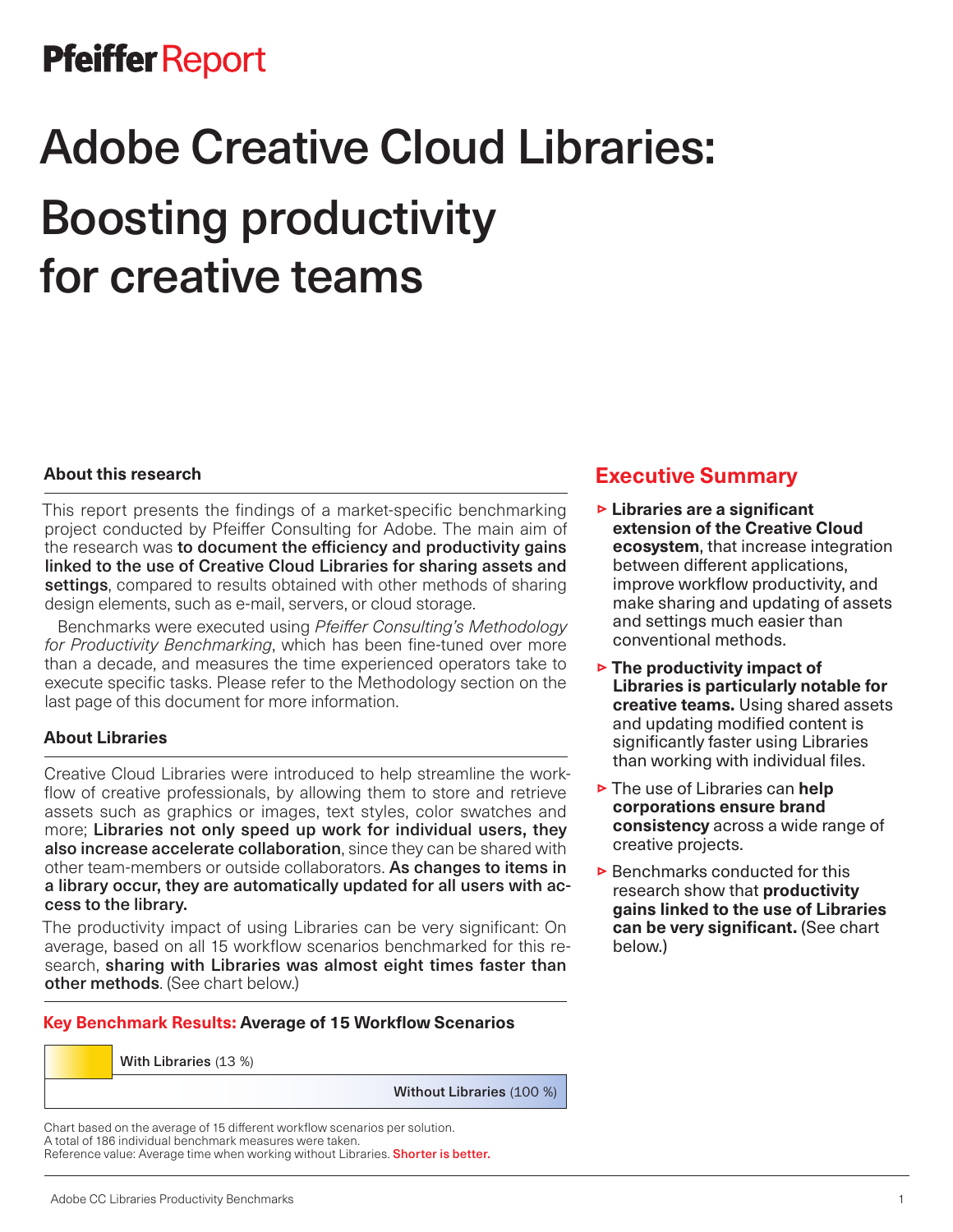# Creative Cloud Libraries: Core productivity advantages

#### **How Libraries work**

At their very core, Libraries are a convenient way of storing and accessing frequently used items and settings — within one specific application, but, more importantly with other Creative Cloud apps as well, in order, for instance, to make Illustrator graphics available for Photoshop or XD users, or to transfer character and paragraph styles between different applications. This capacity significantly improves integration in the Creative Cloud ecosystem, tying together applications as different as Illustrator and After Effects, InDesign and Dimension.

The productivity impact of using Libraries is obvious even with very simple examples: Thus, placing a vector graphic from a library is almost three times faster than fetching it from a file on a local hard drive. (See chart below.)

#### **Libraries and mobile apps**

For several years now, Adobe has expanded the Creative Cloud ecosystem beyond the realm of desktop applications, by providing companion apps that run on smartphones or tablets. Increasingly, the preferred way these apps integrate with their desktop siblings is through

#### Comparing loading an asset from a local file to using Libraries Time-scale in seconds. All data are the average of 3 individual benchmarks



### **Major Points**

- **Example 2 Exercise is a convenient and efficient way of storing and sharing frequently used assets**, such as images, graphics, type specification, color palettes and more.
- $\triangleright$  Using Libraries not only **makes integration between Creative Cloud apps much easier**, it also allows for assets to be **shared across teams, and provides automatic syncing** of modified elements between applications and users.
- **► The Creative Cloud desktop app acts as a hub for organizing and managing Libraries**, and helps sorting, grouping and importing of creative assets.

*Creative professionals often retrieve frequently used assets or settings such as style sheets from previous projects on their hard drive. Using Libraries to complete these tasks is significantly more efficient, as these benchmarks show.*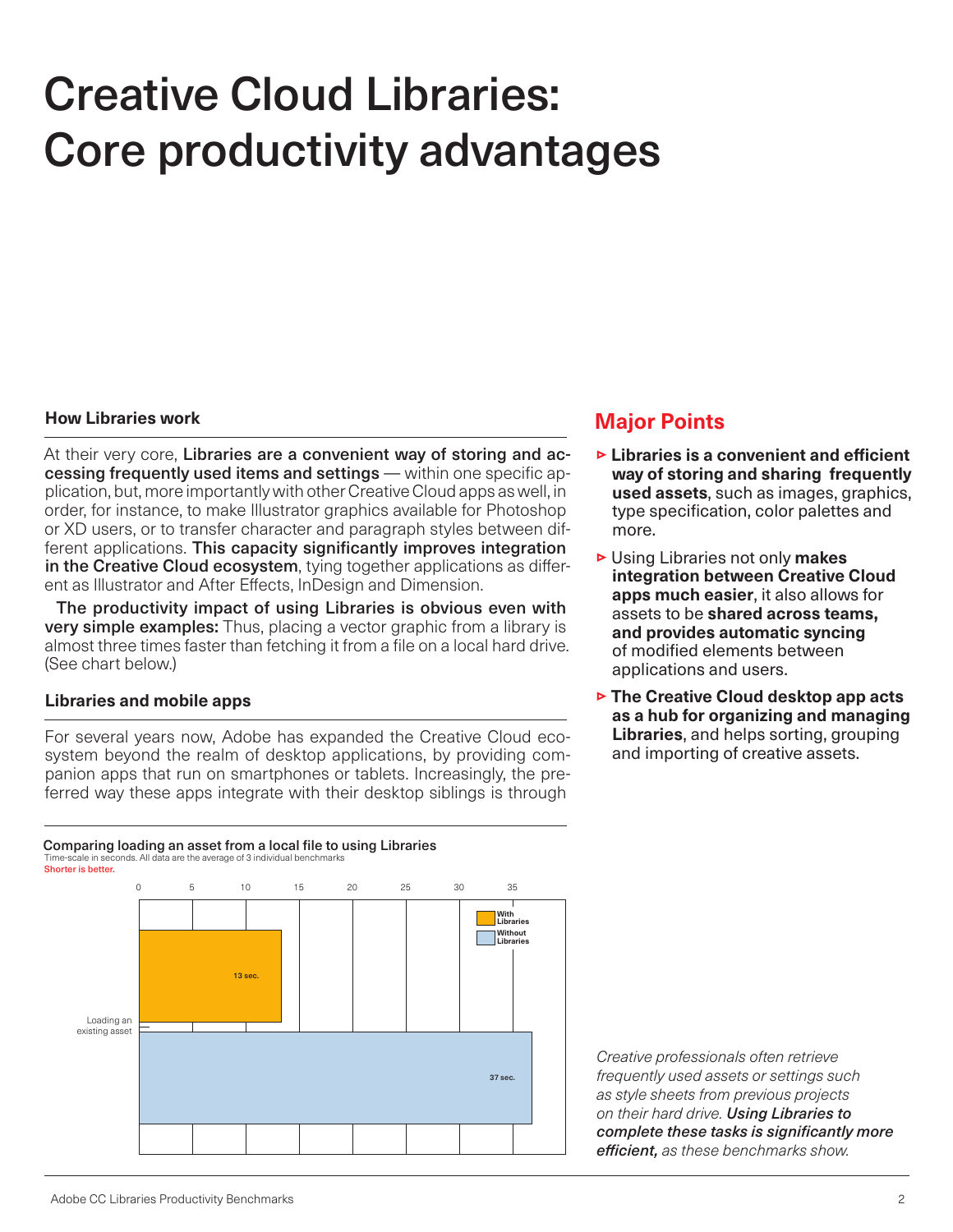## **Groups and notes**

While many users are unlikely to collect hundreds or thousands of items in a library, Libraries can actually handle very large data sets (up to 10 000 items per library at latest count.) But this also means that finding the correct item could be tricky.

To deal with this issue, Libraries has several ways of speeding up work with large numbers of assets. There are groups, of course: Items can be automatically grouped by type — but users can also create custom groups, combining, for instance, all essential elements for a specific project.

Equally important are notes which users can attach to each item. Both notes and item names can be searched, making pinpointing the correct item in a large library very efficient.

Libraries. Case in point: Adobe Capture. The app is designed to help creatives collect elements in the real world for their work: It can recognize typefaces seen while walking around, capture vector shapes, color palettes, looks and patterns, not to mention real-world details to be used as brushes in Photoshop, — and even materials for 3D visualization in Adobe Dimension. Every item captured is sent to the currently selected library, and immediately available to all compatible apps.

#### **The collaboration angle**

While there is a clear benefit to Libraries for individual users who are combining different applications in their work, it is in the context of collaboration that productivity gains are the most notable.

Creative professionals working on the same project usually share design elements, graphics and settings such as type styles and color palettes in one of three different ways: attaching them to an e-mail, sharing them over a server, or using cloud storage to make these files accessible. While individually, these operations may only take a minute or two, their frequency in the collaborative design process adds up considerably over time, as our benchmarks show. (See table on page 7)

One should also point out another, harder to quantify, benefit of using Libraries: By avoiding conventional methods of sharing assets and settings, it also significantly reduces the risk that a team member inadvertently uses an outdated version of an item.

## **Creative Cloud Desktop App: Managing Libraries — and more…**

Libraries provide options for managing and organizing library assets as they are created directly on the Libraries panel available in each application. This works well enough, yet it is not the most efficient way of dealing with more comprehensive management tasks.

That's where the new release of the Creative Cloud desktop app comes in. While previous releases of the Creative Cloud app primarily focused on installing applications and downloading updates, as well as accessing Creative Cloud assets, the new version actually extends the feature set in order to act like a hub for many different aspects essential to Creative Cloud users: downloading and updating apps

of course, but also finding more information on available apps, accessing tutorials for Creative Cloud applications, and managing creative assets — and in particular Libraries.

More specifically, working with the Creative Cloud desktop app, users can create and manage Libraries, add items in bulk, view assets with resizable previews, and of course rename and reorganize items as well as export assets stored in Libraries.

*The Creative Cloud desktop app provides a convenient way for managing Libraries, particularly in a team workflow.*

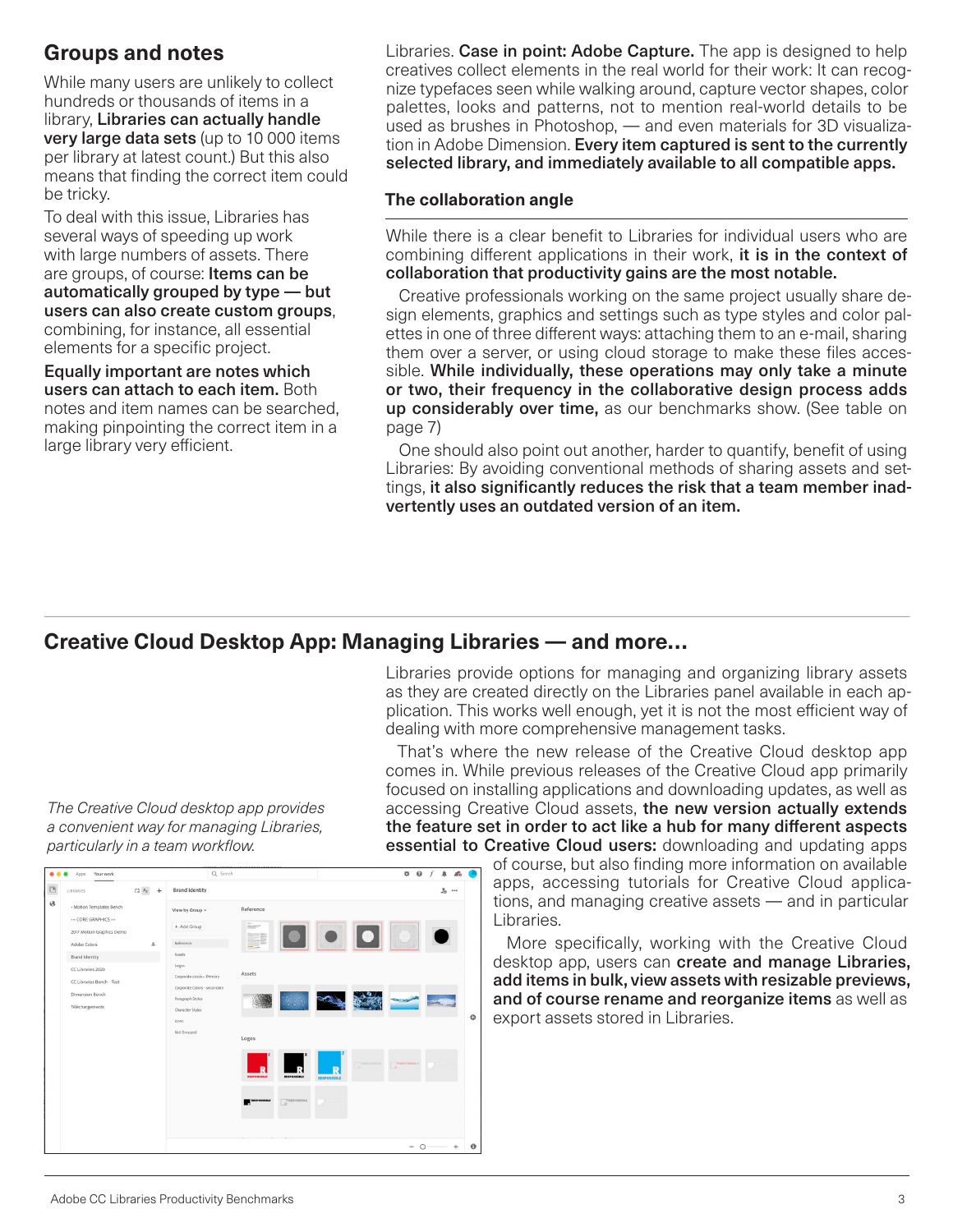## How Creative Cloud Libraries speed up team collaboration

#### **Team collaboration in the creative space**

Under the best of circumstances, team collaboration is a complex issue that requires careful planning. In the case of creative teams, complexity and potential problems can rise exponentially, given the diversity of programs, data formats and competencies involved.

Practically speaking, each creative project usually involves programs as diverse as Photoshop, Illustrator, InDesign, XD, and many more. Integrating and combining the output from each one of them in an efficient way has always been one of the core challenges of managing a creative team workflow.

While integrating data from all these applications is a well-understood process, doing so with minimal friction remains a challenge. By providing access to core creative assets in a transparent way across all applications, Libraries can have a significant impact on team productivity, as the benchmarks for this research show.

The key aspect of these productivity gains are based on the fact that seemingly small productivity gains of a few seconds or minutes for a single operation (say, accessing a creative asset through Libraries instead of using a corporate file server) can add up to hours of timesavings at the scale of a team. (See charts on page 5 and 7).

#### Collaboration benchmarks: Sharing assets (e-mail/server average) Time-scale in seconds. All data are the average of 3 individual benchmarks Shorter is better.



## **Major Points**

- $\triangleright$  Using Libraries to share assets and settings among workgroups **can provide very significant productivity gains** over other methods of sharing.
- $\triangleright$  Libraries can help corporations **manage brand consistency in creative projects more efficiently** across teams and projects.
- $\triangleright$  Integration of Libraries with Microsoft Office applications such as Word and PowerPoint **allows companies to insure coherence of corporate design assets in office documents and presentations.**

*Sharing settings such as color swatches or style sheets is time consuming using conventional methods, since these data need to be specifically exported from a program to be used in another application. The data in this chart show the average benchmark results for using a file server or e-mail to complete these tasks. Libraries has a very significant productivity advantage for these operations.*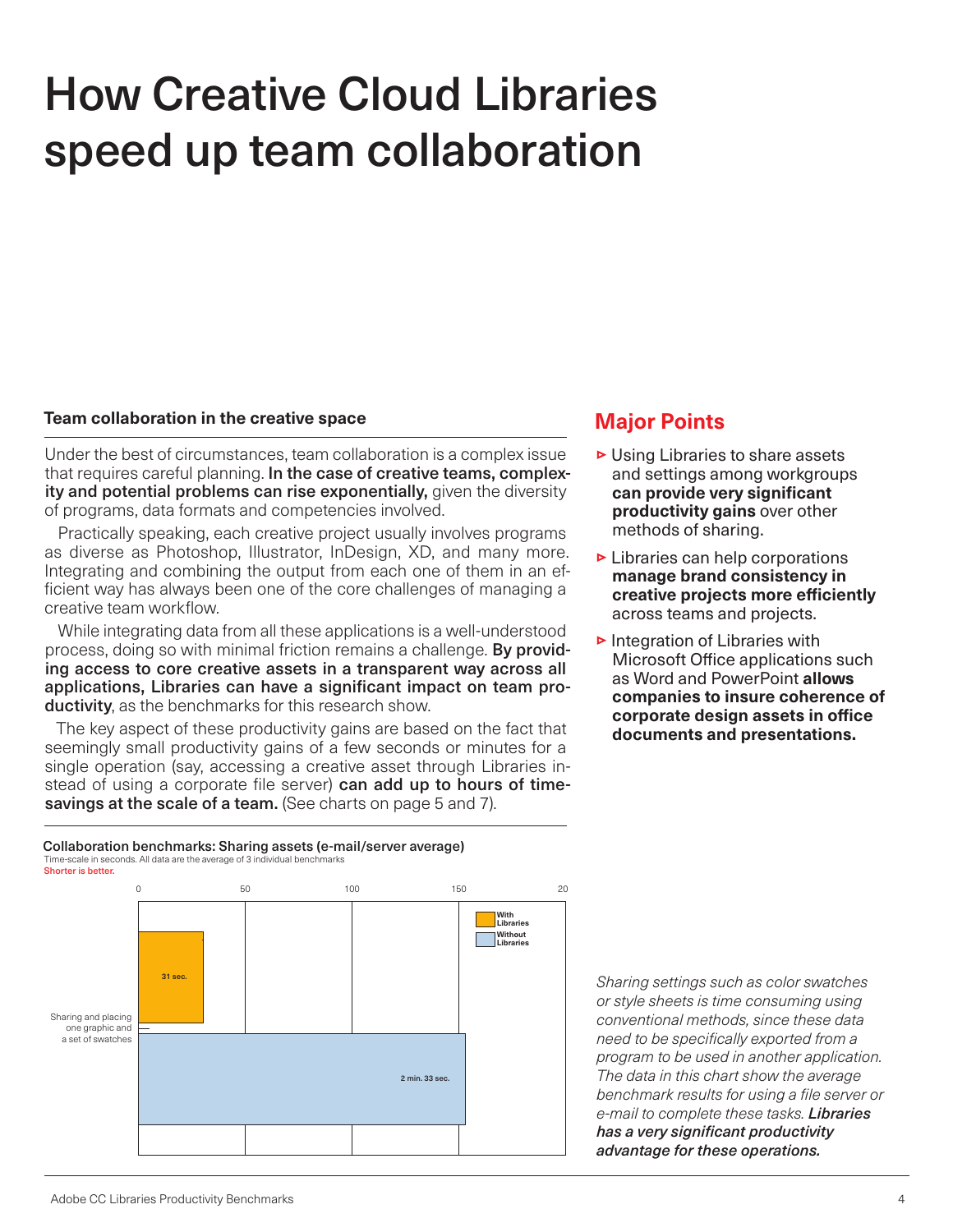Beyond productivity, using Libraries helps insure another vital aspect in corporate creative projects: brand consistency. Making sure that core elements of the corporate identity such as typefaces, color palettes, not to mention corporate assets are consistently used and pervasively applied in their latest correct version is essential.

Yet, given the complexity and diversity of the applications involved, this can be challenging, especially since very often the list of creatives working on a project extends beyond the in-house creative team to outside collaborators, who may not have access to servers where assets are stored. Libraries, on the other hand, insure

that everybody with access to a library always has the latest version of any asset or setting, and that they are updated automatically as revisions occur.

Integration with the office environment: While currently limited to Creative Cloud applications, future releases of Libraries will provide integration with two key applications in corporate communications, Microsoft Word and PowerPoint, allowing office users to easily access corporate assets, and insuring that the correct version is used, effectively extending brand consistency beyond the realm of creative applications.

## **Libraries collaboration benchmarks: Key results**

#### **Sharing assets through Libraries:**

Creative teams usually share assets and settings using a file server, e-mail, or a cloud storage solution, but these methods are far less efficient than using Libraries for the same tasks.

Sharing a single item with a co-worker using Libraries required less than 30 seconds on average in our benchmarks, while other methods took three to four times longer.

Time necessary for sharing one asset with a co-worker (best case scenario) Time-scale in seconds. All data are the average of 3 individual benchmarks



**Design collaboration:** In our benchmarks we measured the time necessary for a designer to place ten individual charts in the InDesign layout of a corporate report, and to update them as one iteration occurred. Using Libraries, these tasks could be completed three times faster than sharing charts and updates through e-mail.

#### Collaboration benchmarks: Illustrator and InDesign Time-scale in seconds. All data are the average of 3 individual benchmarks

Shorter is better



#### **Team collaboration benchmarks:** This benchmark analyzed the total time spent by a team of five creatives accessing and

placing an asset using cloud storage, and updating it after a modification. Libraries is dramatically faster in these operations, last not least because updates to an asset retrieved from a library are automatically performed for each instance.

### Team collaboration benchmarks: Team of 5 (using cloud storage)

Time-scale in seconds. All data are the average of 3 individual benchmarks Shorter is better.

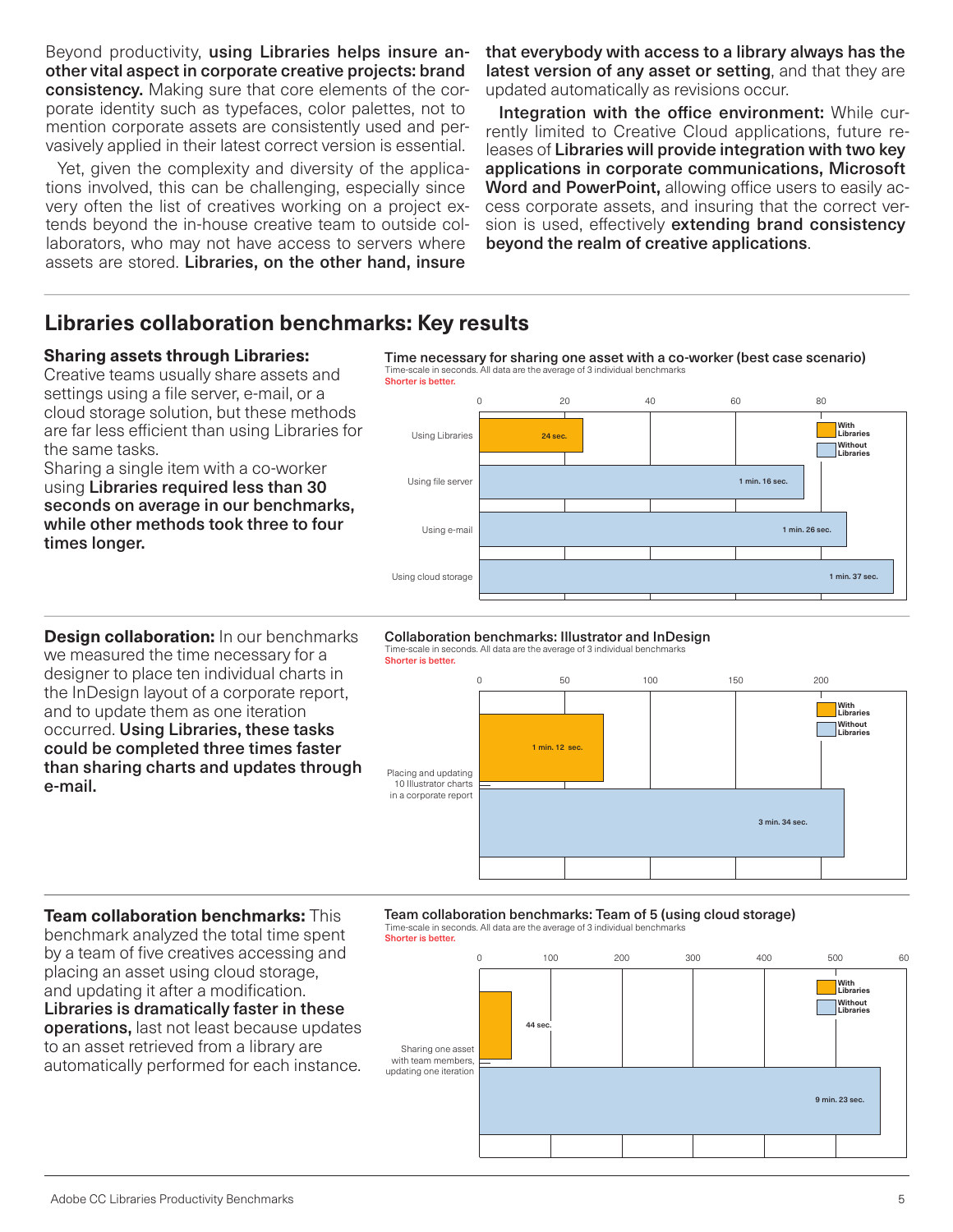## Targeted collaboration scenarios for Creative Cloud Libraries

#### **Integrating profoundly diverse workflows**

Over the past few years, the requirements for creative projects have skyrocketed. While not so long ago, the typical creative workflow was more or less limited to print-based designs on one side and web-pages on the other, creative professionals are now confronted with a seemingly limitless variety of output channels, image formats, and platforms.

This also means that assets that start out as an Illustrator graphic or a Photoshop composition will need to be adapted for social media channels, mobile devices and, increasingly, mobile apps. Add to that the fact that the number of individual elements in such a design can be mindboggling, and it becomes clear that there are many different ways in which Libraries can optimize this integration. One of these scenarios is the creation of a corporate style guide, (see sidebar on the following page). Another one is user experience (UX) design.

#### **Libraries and Adobe XD**

In just a few years, UX design and the creation of interactive experiences has become one of the most dynamic segments in the creative space. Unlike graphic design, which usually works with a limited

#### Style Guide Benchmarks: Retrieving and using type specs and color values Time-scale in seconds. All data are the average of 3 ind Shorter is better.



### **Major Points**

- **Example 1** Libraries can help streamline many **different workflow scenarios**, by providing easy sharing of assets, settings and type specifications, among others.
- $\triangleright$  Combining Libraries with Adobe XD **significantly improves the integration between the UX design environment and key creative applications** such as Photoshop and Illustrator.
- $\triangleright$  Implementing a corporate style guide using Libraries **simplifies the use of design specifications and improves brand consistency** across a wide range of creative applications.

*Retrieving corporate brand guidelines, usually available as a PDF document or a web resource, can take considerable time. In this benchmark we measured the time necessary to retrieve type specs and color values from 3 different real-world style guides, and the time it took to create the corresponding style sheets and color swatches. Retrieving these settings from Libraries took under one minute, compared to six and a half minutes on average achieving the same results using a PDF style guide.*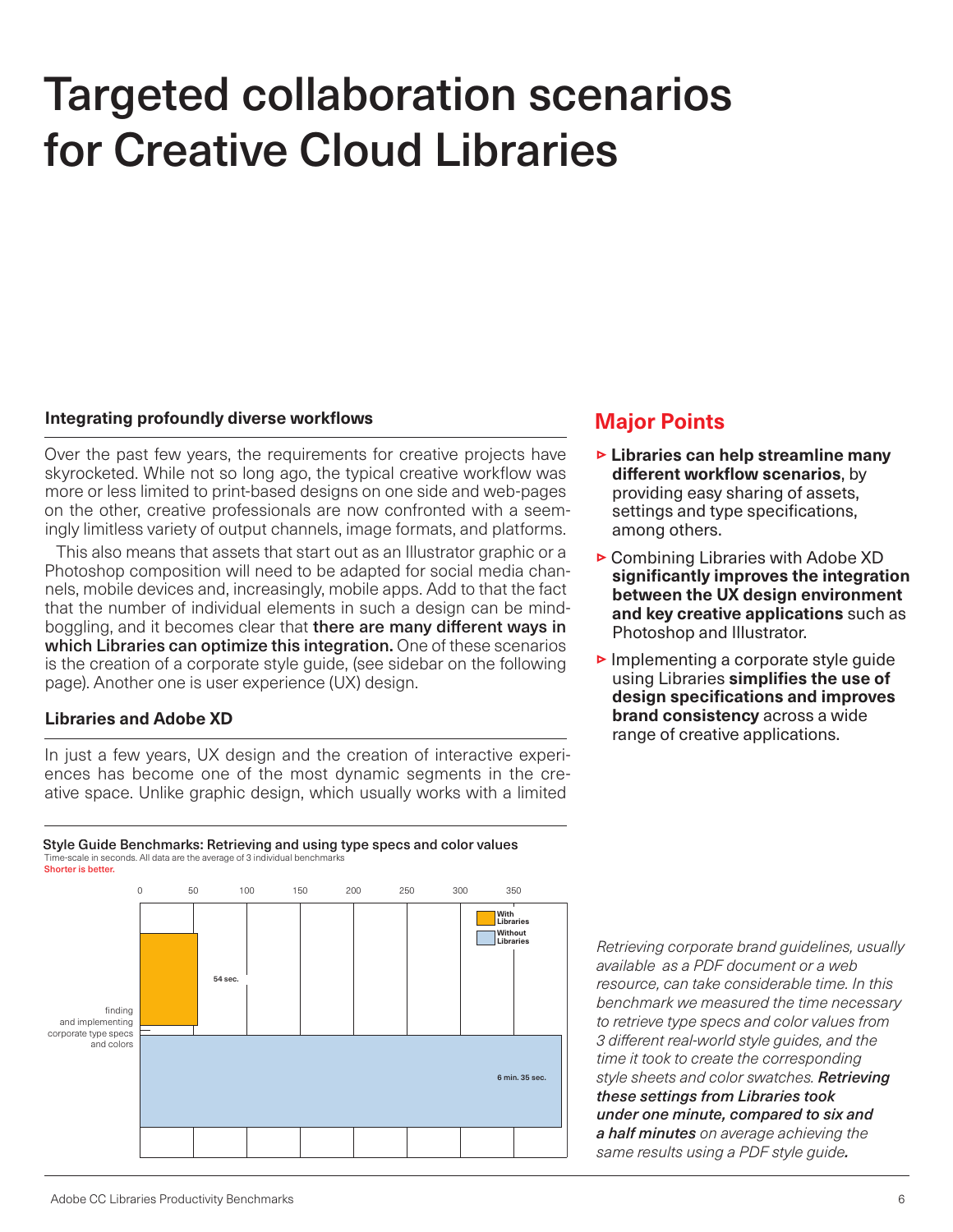## **How time savings with Libraries scale with team-size**

|              | Time saved by using Libraries to share assets, compared to using a server |                      |                      |                      |
|--------------|---------------------------------------------------------------------------|----------------------|----------------------|----------------------|
|              | Number of occurrences                                                     |                      |                      |                      |
| Size of team |                                                                           | 5                    | 10                   | 20                   |
|              | Time saved by one<br>operation: 52 sec.                                   | 04 min. 19 sec.      | 08 min. 39 sec.      | 17 min. 18 sec.      |
| 5            | 04 min. 19 sec.                                                           | 21 min. 37 sec.      | 43 min. 15 sec.      | 1 h. 26 min. 30 sec. |
| 10           | 08 min. 39 sec.                                                           | 43 min. 15 sec.      | 1 h. 26 min. 30 sec. | 2 h. 52 min. 59 sec. |
| 15           | 12 min. 58 sec.                                                           | 1 h, 04 min, 52 sec. | 2 h, 09 min, 45 sec. | 4 h. 19 min. 29 sec. |

*Using Libraries instead of a server to share an asset saves the user at least 52 seconds for a single operation. (See chart page 5.). As team size and the number of operations increase, time savings for this simple operations can easily reach hours.*

number of elements, UX design is based on variations of a core design concept, which is then iterated over dozen or hundreds of screen layouts that need to be consistent in terms of style and graphic elements.

In addition, UX design usually happens in an application such as XD, but draws heavily upon elements from Photoshop or Illustrator, usually created by other members of the creative team. Keeping all these elements in sync, and making sure iterations are automatically rippled through every single instance of an icon or a design element can be challenging — as well as time-consuming.

Using Libraries instead of importing Illustrator or Photoshop files significantly eases and streamlines this integration, since all of the necessary elements can be stored and organized in a library, and are updated automatically across the UX design created in XD.

## **Creating a corporate style guide with Libraries**



*Libraries can be used to assemble key assets, settings and specifications of a corporate style guide, making sure that all occurrences of items are always in sync for all users.*

Style guides or brand manuals are the cornerstone of any corporate identity, since they compile all the information necessary to insure **brand consistency:** Corporate typefaces, different logo-designs for each possible use of a corporate trademark, color swatches, corporate imagery, and more.

While these brand manuals are indispensable for designers, putting them to good use is time-consuming, since information such as the CMYK or web-safe values for a corporate color need to be looked up and implemented manually, which is not only slow (see chart on previous page), but also potentially error-prone.

Libraries can significantly ease this process, by giving users direct access to color swatches, paragraph and character styles, corporate assets and approved graphic elements, and by keeping them in sync. Creating such a style guide in Libraries is straightforward: all it takes is to select the properly formatted element and to add it to the proper library.

In addition, design elements can be grouped both automatically by element-type, or collected in custom groups. Searchable notes can be added to each element to provide precise usage instructions or other vital information to insure brand consistency.